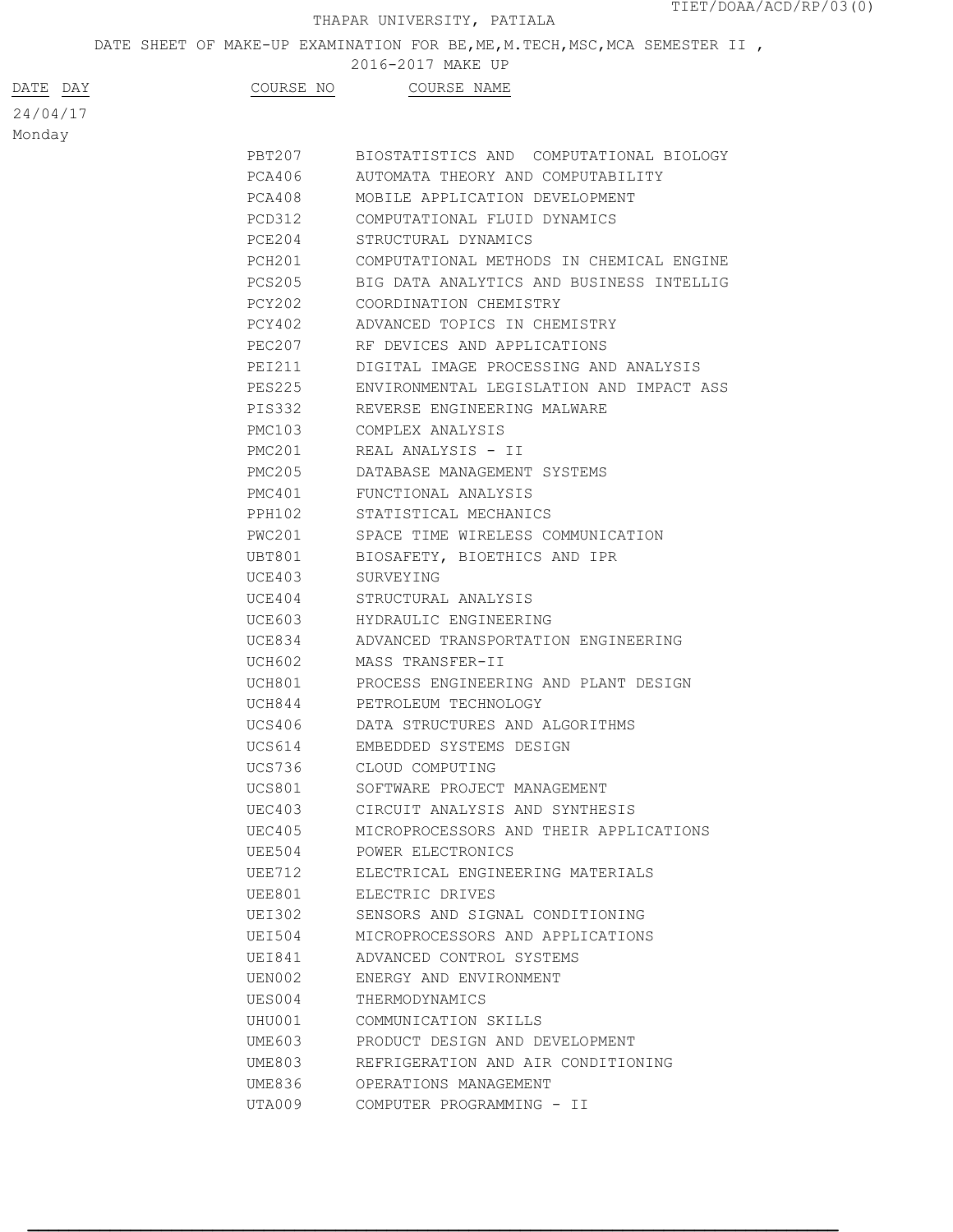DATE SHEET OF MAKE-UP EXAMINATION FOR BE, ME, M. TECH, MSC, MCA SEMESTER II,

2016-2017 MAKE UP

|           |               | ZUIU ZUI <i>FIEIRE</i> UI                |
|-----------|---------------|------------------------------------------|
| DATE DAY  | COURSE NO     | COURSE NAME                              |
| 25/04/17  |               |                                          |
| Tuesday   |               |                                          |
|           | PBT209        | FOOD PROCESSING                          |
|           | PCA409        | BIG DATA ANALYTICS AND BUSINESS INTELLIG |
|           | PCE201        | FINITE ELEMENT METHODS IN STRUCTURAL ANA |
|           | PCH202        | PROCESS MODELING AND SIMULATION          |
|           | PEC106        | OPTICAL COMMUNICATION NETWORKS           |
|           | PIN113        | DESIGN OF WATER SUPPLY AND SEWERAGE SYST |
|           | PIS206        | ADVANCED TOPICS IN INFORMATION SECURITY  |
|           | PMC209        | NUMERICAL ANALYSIS                       |
|           | PTH204        | ADVANCED HEAT TRANSFER                   |
|           | UCB008        | APPLIED CHEMISTRY                        |
|           | UCE604        | CONCRETE STRUCTURE DESIGN - II           |
|           | UCE831        | BRIDGE ENGINEERING                       |
|           | UCE836        | ADVANCED CONSTRUCTION MATERIALS          |
|           | UCH601        | CHEMICAL REACTION ENGINEERING-II         |
|           | UCH605        | PROCESS UTILITY AND INDUSTRIAL SAFETY    |
|           | UCH802        | PROCESS MODELING AND SIMULATION          |
|           | UCH845        | POLYMER TECHNOLOGY                       |
|           | UCS615        | IMAGE PROCESSING                         |
|           | UCS806        | ETHICAL HACKING                          |
|           | UEC309        | MICROPROCESSORS                          |
|           | UEC601        | ANTENNA THEORY AND WAVE PROPAGATION      |
|           | UEE001        | ELECTRICAL ENGINEERING                   |
|           | UEE603        | SWITCHGEAR AND PROTECTION                |
|           | UEE604        | FLEXIBLE AC TRANSMISSION SYSTEMS         |
|           | UEI303        | TECHNIQUES ON SIGNALS AND SYSTEMS        |
|           | UEI401        | ARTIFICIAL INTELLIGENCE TECHNIQUES AND A |
|           | UEI503        | DIGITAL SIGNAL PROCESSING AND APPLICATIO |
|           | UEI603        | MICROELECTRONICS AND ICS                 |
|           | UEI623        | OBJECT ORIENTED PROGRAMMING AND APPLICAT |
|           | <b>UES010</b> | SOLIDS AND STRUCTURES                    |
|           | UES031        | FLUID MECHANICS                          |
|           | UMA007        | NUMERICAL ANALYSIS                       |
|           | <b>UME802</b> | MECHATRONICS                             |
|           | UME804        | TURBO-MACHINES                           |
| 26/04/17  |               |                                          |
| Wednesday |               |                                          |
|           | PBT210        | IMMUNOLOGY AND IMMUNOTHERAPY             |
|           | PCA410        | ARTIFICIAL INTELLIGENCE                  |
|           | <b>PCE202</b> | PRE-STRESSED CONCRETE                    |
|           | PCH206        | TRANSPORT PHENOMENA                      |
|           | PEC339        | IMAGE PROCESSING AND COMPUTER VISION     |
|           | PIN202        | TRANSPORTATION PLANNING AND ECONOMICS    |
|           | PMC210        | DATA STRUCTURES AND ALGORITHMS           |
|           | PTH207        | ADVANCED POWER PLANT ENGINEERING AND IN  |
|           | UCE602        | FOUNDATION ENGINEERING                   |
|           | UCE802        | EARTHOUAKE RESISTANT DESIGN              |
|           | UCH604        | BIOCHEMICAL ENGINEERING                  |
|           | UCH836        | ENERGY MANAGEMENT IN PROCESS INDUSTRIES  |
|           | UCS641        | CLOUD COMPUTING                          |

UEC506 MICROELECTRONICS - IC DESIGN AND FAB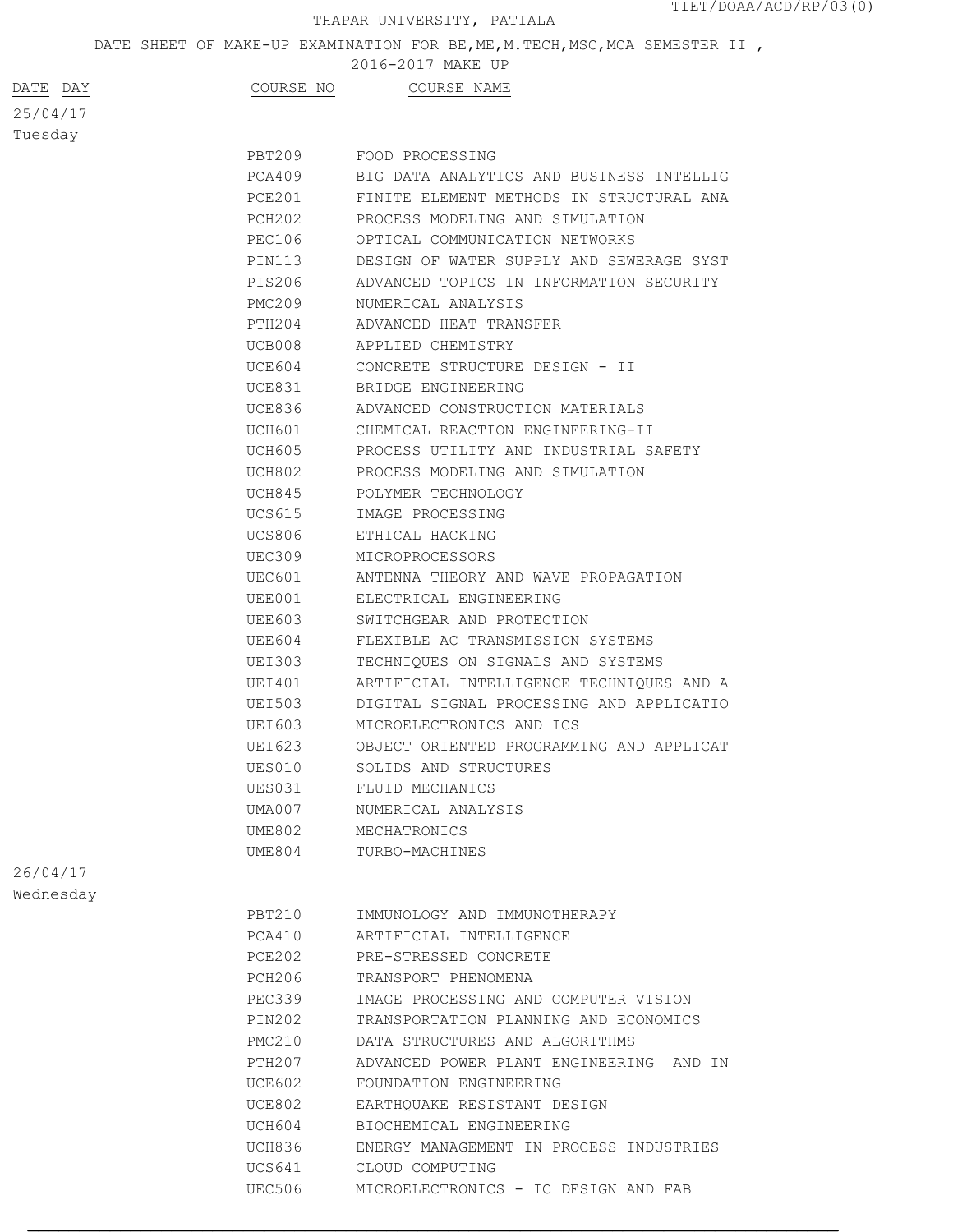DATE SHEET OF MAKE-UP EXAMINATION FOR BE, ME, M. TECH, MSC, MCA SEMESTER II,

2016-2017 MAKE UP

| DATE DAY  | COURSE NO     | COURSE NAME                              |
|-----------|---------------|------------------------------------------|
| 26/04/17  |               |                                          |
| Wednesday |               |                                          |
|           | <b>UEE602</b> | POWER SYSTEM ANALYSIS AND STABILITY      |
|           | <b>UEE605</b> | POWER SYSTEM ANALYSIS AND STABILITY      |
|           | UEI604        | PROCESS DYNAMICS AND CONTROL             |
|           | UEI622        | DATA NETWORKS                            |
|           | UES001        | ELECTRICAL AND ELECTRONICS SCIENCE       |
|           | UHU005        | HUMANITIES FOR ENGINEERS                 |
|           | UMA002        | MATHEMATICS - II                         |
|           | UMA004        | MATHEMATICS - II                         |
|           | UMA031        | OPTIMIZATION TECHNIQUES                  |
|           | UME409        | COMPUTER AIDED DESIGN & ANALYSIS         |
|           | <b>UME602</b> | PRODUCTION AND INVENTORY CONTROL         |
|           | UME834        | INTERNAL COMBUSTION ENGINES              |
|           | UME837        | POWER PLANT ENGINEERING                  |
|           | UML602        | NATURAL LANGUAGE PROCESSING              |
| 27/04/17  |               |                                          |
| Thursday  |               |                                          |
|           | PBT302        | BIOINFORMATICS                           |
|           | PCE203        | PLATES AND SHELLS                        |
|           | PCH217        | ENVIRONMENTAL POLLUTION CONTROL          |
|           | PMC211        | COMPUTER ORGANISATION AND OPERATING SYST |
|           | PTH325        | THERMAL SYSTEMS MODELING AND ANALYSIS    |
|           | PWC203        | ADVANCED WIRELESS COMMUNICATION SYSTEMS  |
|           | UCE605        | TRANSPORTATION ENGINEERING - II          |
|           | UCE803        | IRRIGATION ENGINEERING                   |
|           | UCH603        | TRANSPORT PHENOMENA                      |
|           | UCS633        | DATA ANALYTICS & VISUALIZATION           |
|           | UCS634        | SECURE CODING                            |
|           | <b>UEC605</b> | EMBEDDED SYSTEMS                         |
|           | UEC613        | LINEAR INTEGRATED CIRCUIT ANALYSIS       |
|           | UEE711        | ALTERNATE SOURCES OF ENERGY              |
|           | UES009        | MECHANICS                                |
|           | UES012        | ENGINEERING MATERIALS                    |
|           | UMA032        | NUMERICAL AND STATISTICAL METHODS        |
|           | UME 604       | PRODUCTION AND INVENTORY CONTROL         |
|           | UTA001        | ENGINEERING GRAPHICS                     |
|           | UTA002        | MANUFACTURING PROCESSES                  |
|           | UTA008        | ENGINEERING DESIGN - I                   |
| 28/04/17  |               |                                          |
| Friday    |               |                                          |
|           | PCE211        | ADVANCED BRIDGE DESIGN                   |
|           | PCH224        | PROCESS DYNAMICS & CONTROL               |
|           | PWC212        | WIRELESS SECURITY                        |
|           | UCE601        | SEWERAGE AND SEWAGE TREATMENT            |
|           | UCH406        | FLUID AND PARTICLE MECHANICS             |
|           | UCH606        | PROCESS EQUIPMENT DESIGN-II              |
|           | UCS616        | ADVANCED DATA STRUCTURES AND ALGORITHMS  |
|           | UEC001        | ELECTRONIC ENGINEERING                   |
|           | UEC404        | SIGNALS & SYSTEMS                        |
|           | UEE505        | ANALOG AND DIGITAL SYSTEMS               |
|           | UEI602        | MICROCONTROLLERS AND APPLICATIONS        |